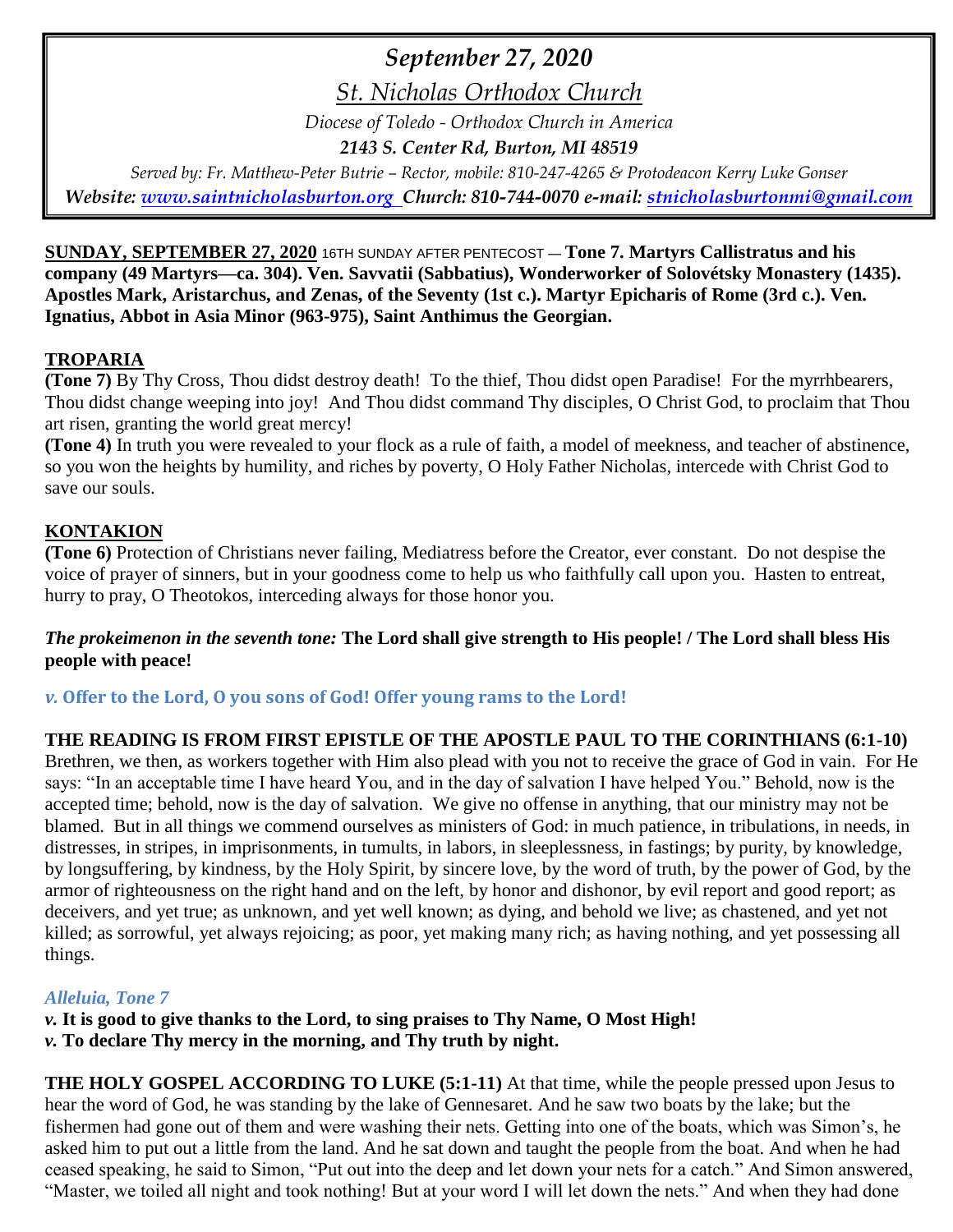this, they enclosed a great shoal of fish; and as their nets were breaking, they beckoned to their partners in the other boat to come and help them. And they came and filled both the boats, so that they began to sink. But when Simon Peter saw it, he fell down at Jesus' knees, saying, "Depart from me, for I am a sinful man, O Lord." For he was astonished, and all that were with him, at the catch of fish which they had taken; and so also were James and John, sons of Zebedee, who were partners with Simon. And Jesus said to Simon, "Do not be afraid; henceforth you will be catching men." And when they had brought their boats to land, they left everything and followed him.

### **COMMUNION HYMN**

Praise the Lord from the heavens, praise Him in the highest! Alleluia, Alleluia, Alleluia!

**Saint Anthimus the Georgian – September 27** Saint Anthimus was born in Georgia, and his parents were called John and Mary. The child received the name Andrew in Baptism, and his parents raised him as an Orthodox Christian.

Andrew was captured by Turks who invaded Georgia when he was young, and he was one of many who were made slaves in Constantinople. There he learned to speak Greek, Arabic, and Turkish, and also became skilled in woodcarving, embroidery, and painting. After a few years as a slave, Andrew escaped and fled to the Ecumenical Patriarchate for refuge.

Around 1690, Andrew was invited to Wallachia by Prince Constantine Brancoveanu (August 16), who had heard of his talents. After a year or so, he became a monk and received the name Anthimus. Later, he was ordained to the holy priesthood. He was placed in charge of the royal print shop in Bucharest, and later set up a printing house in the Snagov Monastery. The monastery printed sixty-three books in Romanian, Greek, Arabic, and Georgian. Saint Anthimus was the author of thirty-eight of them. He was chosen to be the igumen of Snagov in 1696.

The saint was consecrated as Bishop of Rimnicu-Vilcea in 1705, and three years later he was made Metropolitan of Wallachia. As Metropolitan, he established schools for poor children, and built churches and monasteries. Since he was a woodcarver, he used his talent to beautify many churches.

Saint Anthimus was a zealous pastor who satisfied his flock's hunger for spiritual knowledge. Preaching in the Romanian language, he taught them the saving truths of Orthodoxy, and offered words of encouragement and consolation. His edifying books and sermons are part of the spiritual legacy of the Romanian Orthodox Church.

Metropolitan Anthimus was arrested by the Turks in 1716 and sentenced to be exiled at Saint Catherine's Monastery on Mt. Sinai, but he never arrived at his destination. On September 27, 1716, he was killed by the soldiers who were escorting him. They cut his body into little pieces and threw them into the Tungia River, south of the Danube. Thus, the faithful servant of Christ received the crown of martyrdom.

Saint Anthimus was a true shepherd of his flock, and a father to his clergy. He was glorified by the Orthodox Church of Romania in 1992. *from* [oca.org](https://www.oca.org/saints/lives/2020/09/27/149021-saint-anthimus-the-georgian)

## **The holy Gospel according to Luke 24:12-35 (5th Matins Gospel)**

But Peter arose and ran to the tomb; and stooping down, he saw the linen cloths lying by themselves; and he departed, marveling to himself at what had happened. Now behold, two of them were traveling that same day to a village called Emmaus, which was seven miles from Jerusalem. And they talked together of all these things which had happened. So it was, while they conversed and reasoned, that Jesus Himself drew near and went with them. But their eyes were restrained, so that they did not know Him. And He said to them, "What kind of conversation is this that you have with one another as you walk and are sad?" Then the one whose name was Cleopas answered and said to Him, "Are You the only stranger in Jerusalem, and have You not known the things which happened there in these days?" And He said to them, "What things?" So they said to Him, "The things concerning Jesus of Nazareth, who was a Prophet mighty in deed and word before God and all the people, and how the chief priests and our rulers delivered Him to be condemned to death, and crucified Him. But we were hoping that it was He who was going to redeem Israel. Indeed, besides all this, today is the third day since these things happened. Yes, and certain women of our company, who arrived at the tomb early, astonished us. When they did not find His body, they came saying that they had also seen a vision of angels who said He was alive. And certain of those who were with us went to the tomb and found it just as the women had said; but Him they did not see. Then He said to them, "O foolish ones, and slow of heart to believe in all that the prophets have spoken! Ought not the Christ to have suffered these things and to enter into His glory? And beginning at Moses and all the Prophets, He expounded to them in all the Scriptures the things concerning Himself. Then they drew near to the village where they were going, and He indicated that He would have gone farther. But they constrained Him, saying, "Abide with us, for it is toward evening, and the day is far spent."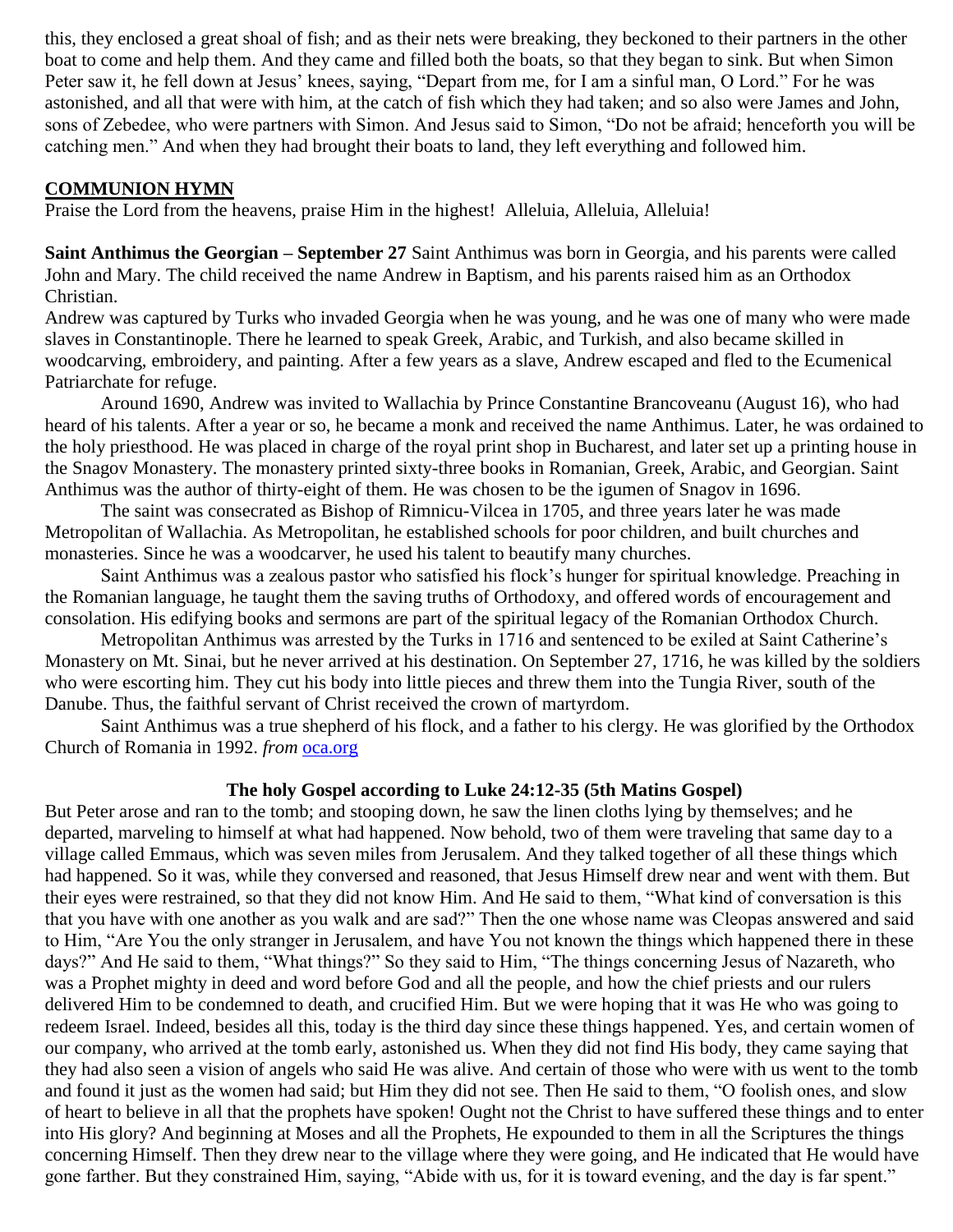And He went in to stay with them. Now it came to pass, as He sat at the table with them, that He took bread, blessed and broke it, and gave it to them. Then their eyes were opened and they knew Him; and He vanished from their sight. And they said to one another, "Did not our heart burn within us while He talked with us on the road, and while He opened the Scriptures to us?" So they rose up that very hour and returned to Jerusalem, and found the eleven and those who were with them gathered together, saying, "The Lord is risen indeed, and has appeared to Simon!" And they told about the things that had happened on the road, and how He was known to them in the breaking of bread.

September 27, 2020

## ခရွို့လ ခရွိ**့ သို့လ ခရွိသည့် သည့်လ သို့လ သို့လ သို့လ သို့လ သို့သည်။** သည့်လ သန်းလ သန်းလ သန်းလ

### **CANDLE INTENTIONS FOR THE HEALTH AND BLESSINGS OF**

Continued health & blessings on his birthday-Noah Gonser His family Fr. Tom, Fr. Don, Fr. Paul, Fr. Anthony, Fr. Robert, Aaron, Milica, Calvin, Larry, Angelo, Joan, Peggy, Bob, Angelo, Christine, Dorothy, Irene, Allen, Deborah, Luba, Kosta, Stojan, Mira, Bosa, Christopher, Allison, Jeanette, Kathryn, Joseph, Ted, Marlene, Gladys, all the parishioners of St. Nicholas, my family & friends. Joe Tome Special Intention Joe Tome

### **CANDLE INTENTIONS FOR BLESSED REPOSE**

Kum Luka Prusac **Kuma Bosa** Blessed Repose to our grandson Matthew (11 mo.). Love always Baba & Dedo Blessed Repose to our grandson Andrew on his  $6^{th}$  birthday Sept.  $25^{th}$  Love always Baba & Dedo Themyana Brown 28 yrs. Blessed Repose~Memory Eternal (Sept. 21) Dorothy Goodman

# ઓફ્રિંગ ઓફ્રિંગ ઓફ્રિંગ ઓફ્રિંગ ઓફ્રિંગ ઓફ્રિંગ ઓફ્રિંગ ઓફ્રિંગ ઓફ્રિંગ ઓફ્રિંગ ઓફ્રિંગ ઓફ્રિંગ

**Welcome to everyone joining us via our YouTube channel:** *[St Nicholas Orthodox Church Burton.](https://www.youtube.com/channel/UC59tV-Re443z-GCoETAUvfA)* If at the time of the divine services you cannot access the livestream, please check out [St. Mary Magdalene Church](https://www.youtube.com/channel/UClHAqZrWkXdYELujbbIslHg) or [St George](https://www.youtube.com/channel/UCpLWfxMIJK4uQOV41ekE6Wg/videos?view=2&flow=grid)  [Church](https://www.youtube.com/channel/UCpLWfxMIJK4uQOV41ekE6Wg/videos?view=2&flow=grid) or [Assumption Church](https://www.facebook.com/AssumptionGrandBlanc/) for their livestreams.

**FORTY DAY MEMORIAL** for Anna Branoff after Liturgy today.

**ONLINE CHURCH SCHOOL** for middle school and high school will be held every Tuesday at 7 pm. The interactive sessions will explore various topics of interest to Orthodox Christian students via video conference and will last approximately one hour. [Middle School](https://www.stjohnsacademysf.org/) teacher, Ms. Catherine Golitizn (one of Archbishop Alexander's nieces), will lead the Middle School class, and Father Alexander Koranda of [Holy Trinity Cathedral](https://www.oca.org/parishes/oca-mw-chihtk) in Chicago, IL, along with Father Jonathan Lincoln of [Saint Joseph Church](https://www.oca.org/parishes/oca-mw-aursjc) in Wheaton, IL will team-teach the High School class. For students to participate, no registration is required. To join the class, visit [oca.org/ocs.](https://www.oca.org/ocs) Students should click on the link for their level no earlier than 15 minutes prior to the starting time and they will gain access to the online class.

**PROTECTION OF THE MOTHER OF GOD,** one of our Lady's feasts, is celebrated on [October 1.](https://www.oca.org/saints/lives/2020/10/01/102824-the-protection-of-our-most-holy-lady-the-mother-of-god-and-ever) We will keep this feast with [Vespers on Wednesday, September 30](https://www.youtube.com/watch?v=sH8u6ZLvDro) at 6 pm – livestreamed and Divine Liturgy on Thursday, [October 1 at 10 am-](https://www.youtube.com/watch?v=-Um14z7O1aw) livestreamed. These services are open to everyone to attend in person.

**ANGEL TREE** We will participate in the Angel Tree program again this year. **Please call or email the office as soon as possible** if you are interested and let us know how many children you would like to sponsor. Christmas seems a long way off right now but we have to let Catholic Charities know how many children we will help this Christmas.

**ADULT EDUCATION CLASS** meets on Wednesdays at 11:15 am-12:15 pm in the fellowship hall. The class will be continuing our book *Early Christian Fathers,* beginning with *The Didache.*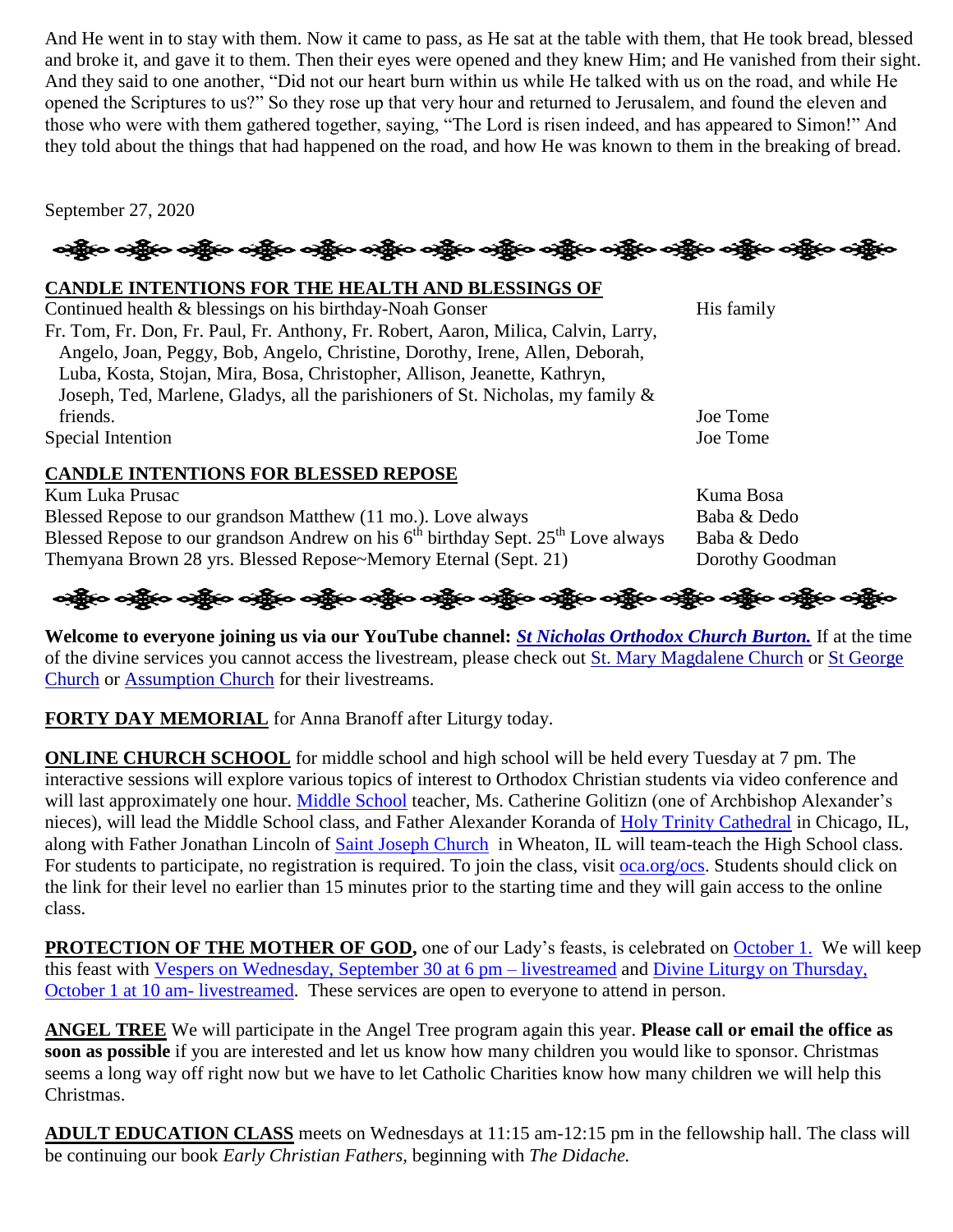**NORTH END SOUP KITCHEN** Thursday, October 1<sup>st</sup>, 9 am-1 pm.

**CANDLE INTENTION REQUESTS** can be emailed to the office at [stnicholasburtonmi@gmail.com](mailto:stnicholasburtonmi@gmail.com) or called in.

**OFFICE OPEN** Monday,Wednesday & Friday 9am -3 pm

**BURIAL** of Helen Ashmun took place on Tuesday, September 22 at 11 am in our parish cemetery. Bog da prosti! Christ is risen!

### **MAKE YOUR FAITHFUL GIVING EASY AND CONVENIENT WITH GIVELIFY**

Givelify Tap. Give. Done.  $\begin{tabular}{|c|c|c|c|} \hline & Aron-Score & & & Dropic play.\\ \hline \end{tabular}$ 

You can donate to St. Nicholas with an app on your phone  $\&$  as always on our website by <https://saintnicholasburton.org/> Go to the website and on the home page click on the box **Give now with Givelify** which will walk you through the donation process; this is a secure site. **If you do not wish to donate online, you may write a check to St. Nicholas Orthodox Church and send it to the parish address: 2143 S Center Rd, Burton, MI 48519.**

### **KEEPING IN TOUCH WITH THOSE IN NURSING HOMES AND ASSISTED LIVING FACILITIES To aid in your outreach, here is a listing of their addresses:**

| <b>Larry Bladecki</b> | 3254 E. Midland Rd.                 | <b>Bay City, MI 48706</b>    |
|-----------------------|-------------------------------------|------------------------------|
| <b>Gladys Edwards</b> | 2 Harbor Dr.                        | <b>St. Clair, MO 63077</b>   |
| <b>Paul Ellis</b>     | 2360 Stonebridge Dr.                | <b>Flint, MI 48532</b>       |
| Vasilka Karatza       | <b>Regency 1330 Grand Pointe Ct</b> | <b>Grand Blanc, MI 48439</b> |
| <b>Jo Sredich</b>     | Serenity 11328 N Bray Rd            | <b>Clio, MI 48420</b>        |

**ROTATING SCHEDULE You will receive a phone call and an e-mail from the parish office notifying you of the Sunday Liturgy location you are scheduled to attend. The groups have been consolidated into two rather than three groups. Please arrive at least 10 minutes before Liturgy.**

### **WHEN YOUR HOUSEHOLD WISHES TO BE ADDED TO THE ROTATION, PLEASE CALL OR E-MAIL THE PARISH OFFICE: 810-744-0070 or [stnicholasburtonmi@gmail.com](mailto:stnicholasburtonmi@gmail.com)**

**Weekly schedule:**

| Tuesday, Sept 29<br>7 pm        | <b>OCA online church school</b>                                                         |  |
|---------------------------------|-----------------------------------------------------------------------------------------|--|
| <b>Wednesday, Sept 30</b>       |                                                                                         |  |
| 9 am                            | Divine Liturgy– streaming on our YouTube channel                                        |  |
| $11:15 \text{ am}$              | Adult education in the fellowship hall (physical distancing and wearing of masks)       |  |
| 6 pm                            | <b>Vespers</b> – streaming on our YouTube channel                                       |  |
| Thursday, Oct 1<br><b>10 am</b> | THE PROTECTION OF THE MOTHER OF GOD<br>Divine Liturgy– streaming on our YouTube channel |  |
| Friday, Oct 2                   | Fr. Matthew in Toledo                                                                   |  |
| Saturday, Oct 3                 |                                                                                         |  |
| 1 pm                            | Annual Diocesan Conference (virtual) [Fr. Matthew in Toledo]                            |  |
| $5~\mathrm{pm}$                 | <b>Great Vespers – streaming on our YouTube channel</b>                                 |  |
|                                 | Confessions after Vespers – other times by appointment                                  |  |